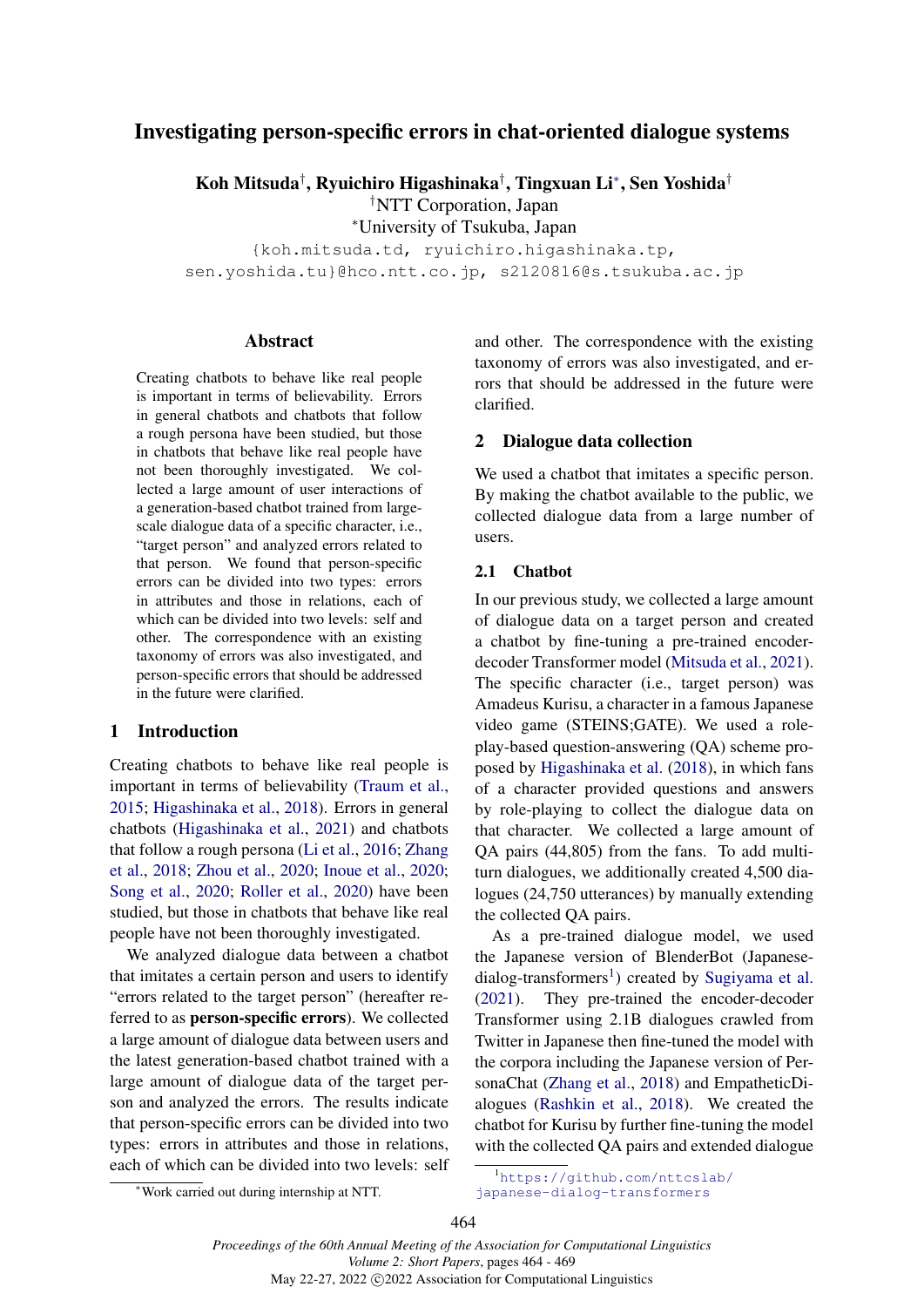data. To evaluate the fine-tuned model, 20 workers interacted with the chatbot by performing 15 turn dialogues (a turn corresponds to a user utterance and chatbot utterance: hereafter, system utterance) three times. The subjective evaluation results on naturalness, characterness, and informativeness were 3.87, 3.90, and 3.58, respectively (on a 5-point Likert scale).

#### 2.2 Large-scale user study

The chatbot described in the previous section was made public on the Internet, and the dialogues between a large number of users, mostly the fans of Kurisu, and the chatbot were collected. The chatbot was accessible using the direct message function of Twitter for three days. After users agreed to the terms of usage, they could interact with the chatbot. Users could stop the dialogue at any time or interact with it as much as they wanted during the period. At the end of the study, a user questionnaire (on a 5-point Likert scale) was sent out by direct message to the users to evaluate user satisfaction. Note that the users were not paid for their participation.

We were able to collect the logs of 1,170 user interactions with the chatbot. The total number of user utterances was 80,608, and the average number of utterances for each user was 68.9, indicating that the users used the chatbot for a relatively long time. The average user-satisfaction rating was 4.59 (63.6% response rate), which we believe is very high.

# 3 Error analysis

To extract system utterances causing personspecific errors from the data, we collected four types of information: dialogue breakdown labels, comments on the reasons for the breakdown (Higashinaka et al., 2015), flags indicating whether the comments were about the person in question, and error types in chat-oriented dialogue systems (Higashinaka et al., 2021). We first collected the dialogue breakdown labels and comments on their reasons. If the comments contained keywords related to Kurisu, we considered the system utterances with those comments as indicating person-specific errors and extracted the comments for analysis. We also annotated system utterances with the error types in chat-oriented dialogue systems for investigating the correspondence between the existing taxonomy of errors and person-specific errors.

| No. of system utterances                            | 10,611           |  |  |  |
|-----------------------------------------------------|------------------|--|--|--|
| No. of users (dialogues)                            | 385              |  |  |  |
| No. of workers for dialogue breakdown<br>annotation |                  |  |  |  |
| No. of annotated dialogue breakdown<br>labels       | 53,055           |  |  |  |
| No. of not breakdowns (NBs)                         | $47,200(89.0\%)$ |  |  |  |
| No. of possible breakdowns (PBs)                    | $3,678(6.9\%)$   |  |  |  |
| No. of breakdowns (Bs)                              | $2,177(4.1\%)$   |  |  |  |
| No. of NB utterances (by majority)                  | 9,794(92.3%)     |  |  |  |
| No. of PB/B utterances (by majority)                | 817(7.7%)        |  |  |  |

Table 1: Statistics of annotated dialogue breakdown labels

#### 3.1 Dialogue breakdown annotation

We sampled and annotated  $13\%$  (= 10,611/80,608) of the data due to the limited annotation resources. The sampled system utterances were annotated with the three types of breakdown labels (Higashinaka et al., 2015) of "not a breakdown (NB)", "possible breakdown (PB)", and "breakdown (B)". Five crowdworkers who had sufficient knowledge of Kurisu annotated these labels to the system utterances independently. The workers were instructed to provide comments to describe the errors that led to the breakdowns.

Table 1 shows the annotation results of the dialogue breakdown labels. The percentage of NBs was 89%, indicating that the dialogue was successful in the majority of cases. The interannotator agreement rate was 0.23 for the Fleiss' kappa when NB/PB/B were treated separately and 0.30 when PB/B were merged, which was at the same level as in the study by Higashinaka et al. (2015), which we consider reasonable due to the subjective nature of the task. In the following analysis, the system utterances in which more than half the workers marked PB or B were considered for error analysis. The number of such utterances was 817 (7.7%). The error comments (2,846) given to these utterances were also retrieved for analysis.

# 3.2 Annotation of error types and person-related flags

Two types of information were assigned to the erroneous system utterances and error comments. The first is the error types in chat-oriented dialogue systems (Higashinaka et al., 2021). This labeling was done by an in-house expert worker. The second is a flag indicating whether personrelated keywords are present in the error comment. By referring to the resources of Kurisu, we manually created a lexicon of that character.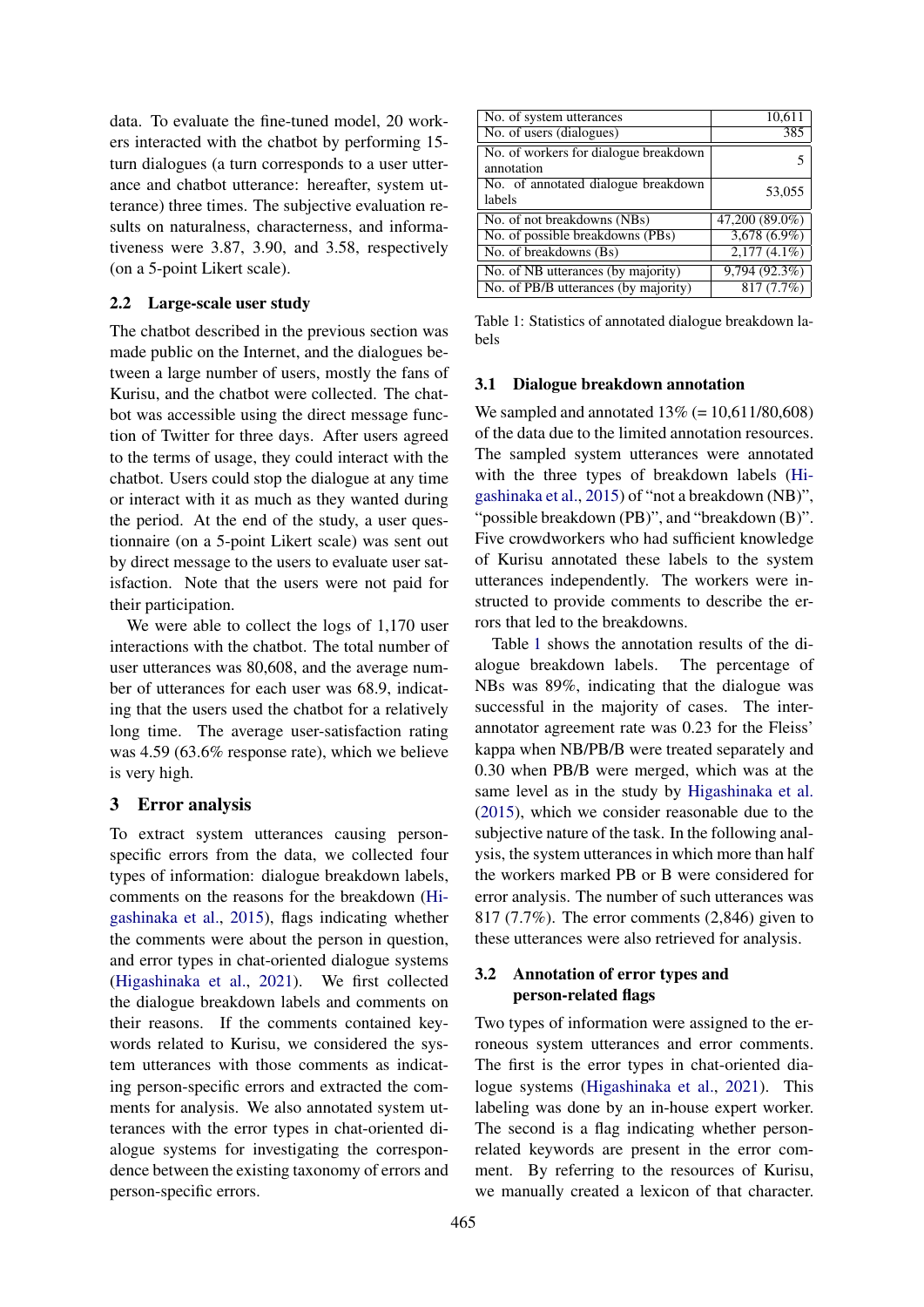|                                      | All         | Person-spe-  |  |  |
|--------------------------------------|-------------|--------------|--|--|
| Error types for chatbots             |             | cific errors |  |  |
| (I1) Uninterpretable                 | $9(1.1\%)$  | $0(0.0\%)$   |  |  |
| (I2) Grammatical error               | $3(0.4\%)$  | $0(0.0\%)$   |  |  |
| (13) Semantic error                  | $10(1.2\%)$ | $3(30.0\%)$  |  |  |
| (I4) Wrong information               | 81 (9.8%)   | 43 (53.1%)   |  |  |
| (15) Ignore question                 | 66 (8.0%)   | $7(10.6\%)$  |  |  |
| (I6) Ignore request                  | $10(1.2\%)$ | $1(10.6\%)$  |  |  |
| (I7) Ignore proposal                 | $0(0.0\%)$  | $0(-)$       |  |  |
| (18) Ignore greeting                 | $0(0.0\%)$  | $0(-)$       |  |  |
| (19) Ignore expectation              | 119 (14.4%) | $30(25.2\%)$ |  |  |
| (I10) Unclear intention              | 266 (32.2%) | 45 (16.9%)   |  |  |
| (I11) Topic transition error         | $15(1.8\%)$ | $3(20.0\%)$  |  |  |
| $(112)$ Lack of info. error          | $6(0.7\%)$  | 1(16.7%)     |  |  |
| (I13) Self-contradiction             | 62 (7.5%)   | 14 (22.6%)   |  |  |
| (I14) Contradiction                  | 23 (2.8%)   | 2(8.7%)      |  |  |
| $(115)$ Repetition                   | 142 (17.2%) | 19 (13.4%)   |  |  |
| $\overline{(116)}$ Lack of sociality | $5(0.6\%)$  | $0(0.0\%)$   |  |  |
| (I17) Lack of common sense           | $0(0.0\%)$  | $0(-)$       |  |  |
| Total                                | 817 (100%)  | 168 (20.1%)  |  |  |

Table 2: Results of labeling each error-containing utterance with error type (Higashinaka et al., 2021) and whether it was person-specific error. Numbers in each column indicate number of utterances, and those in parentheses indicate percentage of total number of utterances containing errors.

The size of the lexicon was 53 words. If a word in the lexicon was included in each comment, it was flagged as that related to Kurisu. For example, the lexicon includes Kurisu, Mayuri (the name of Kurisu's friend), @channel (the website that Kurisu is familiar with), and Akihabara (the place where Kurisu resides). o

Table 2 shows the annotation results of the error types and number of person-specific errors for each type. In the total number of dialogue breakdowns  $(817)$ , 168  $(20.1\%)$  were caused by personspecific errors, and more than half (53.1%) of the utterances in (I4) Wrong information were personspecific errors.

### 4 Person-specific error analysis

We automatically clustered the error comments related to the target person and investigated the characteristics the person-specific errors.

# 4.1 Clustering person-specific errors

We used hierarchical clustering by using bag-ofwords as the clustering method. The 168 comments annotated to the 168 person-specific errors shown in Table 2 were used for clustering. A Japanese morphological analyzer JTAG (Fuchi and Takagi, 1998) was used. Low-frequency words (those appearing less than three times in the 168 comments) were excluded. The vector

Figure 1: Clusters of comments given to personspecific errors

| Level | Attribute         | Relation          |  |  |
|-------|-------------------|-------------------|--|--|
|       | (P1)              | (P2)              |  |  |
| Self  | Self-recognition  | Self-relation     |  |  |
|       | error (Cluster 3) | error (Cluster 4) |  |  |
|       | (P3)              | (P4)              |  |  |
| Other | Other-recognition | Other-relation    |  |  |
|       | error (Cluster 1) | error (Cluster 2) |  |  |

Table 3: Matrix of person-specific errors

of each comment was normalized for the clustering. Single-linkage clustering, Ward's method, and squared Euclidean distance were specified as clustering parameters. The number of clusters was set so that the size of each cluster would be at least 10% of the total comments.

Figure 1 shows the clustering results of the comments. The figure shows four clusters with the comments that were nearest to the centroid of each cluster, representing salient comments. In Cluster 1, the chatbot was not able to properly discuss topics related to the environment around Kurisu. In Cluster 2, the chatbot suddenly called the user by a different name (e.g., the name of the Kurisu's friend), or gave a name that was irrelevant to the current topic. In Cluster 3, the chatbot provided incorrect information about Kurisu. In Cluster 4, the chatbot mistakenly called Kurisu by a differ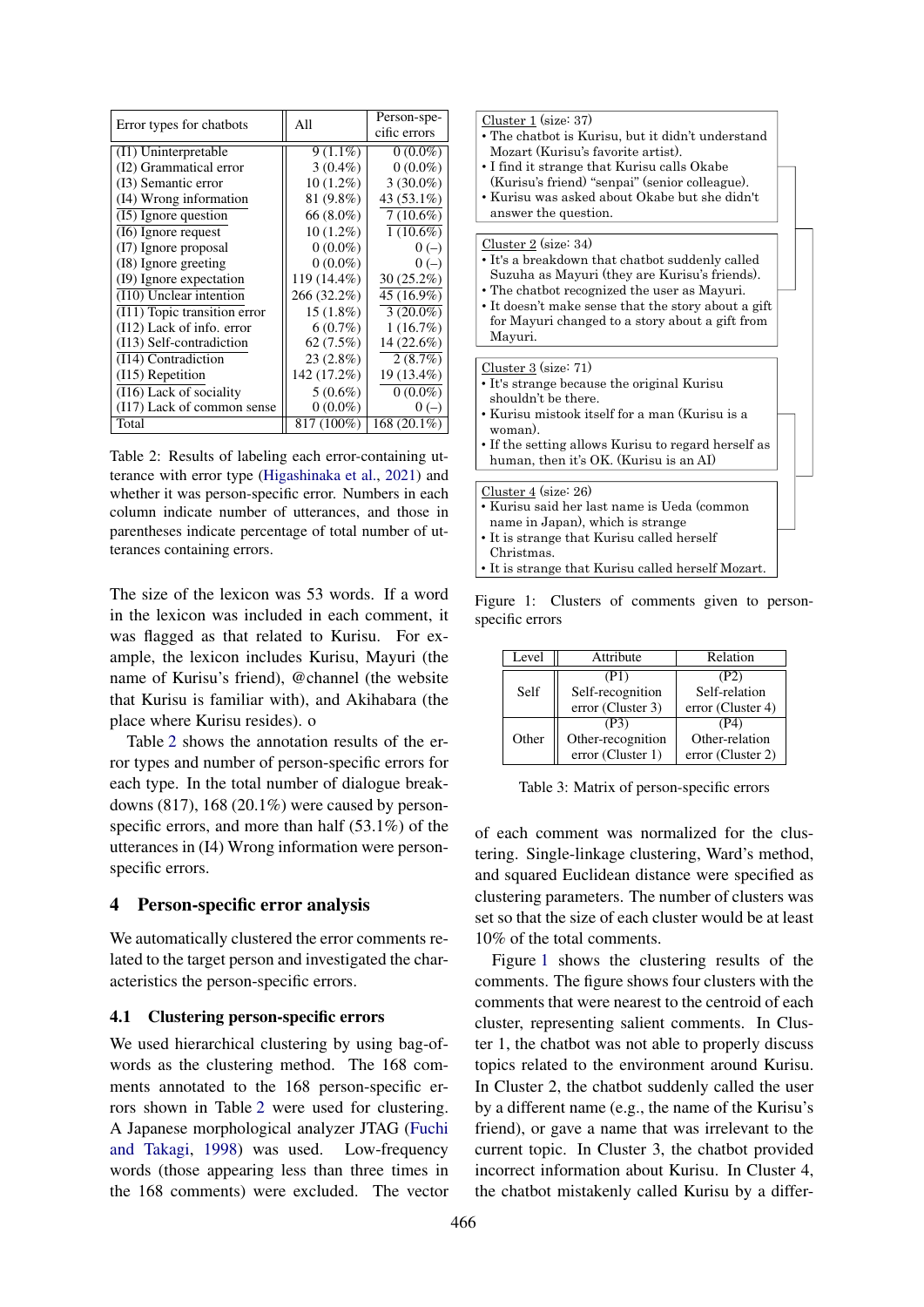ent name. From such an observation, we can see that Clusters1 and 3 are about errors related to the knowledge of the target person, and Clusters 2 and 4 are about errors regarding the misrecognition of relationships. In addition, Clusters 3 and 4 are about errors regarding the target person, while Clusters 1 and 2 are errors about the target person's environment.

On the basis of the above interpretation, we conclude that person-specific errors can be divided into two types: errors in attributes (regarding people and things) and errors in relations between them, each of which can be further divided into two levels: self (the target person) and other (surrounding environment of the person such as friends). The matrix of person-specific errors is given in Table 3: (P1) Self-recognition error corresponds to Cluster 3, (P2) Self-relation error corresponds to Cluster 4, (P3) Other-recognition error corresponds to Cluster 1, and (P4) Other-relation error corresponds to Cluster 2.

### 4.2 Definition of person-specific errors

Each error type is described in detail using actual dialogue examples taken from user interactions with the chatbot. The dialogues were originally in Japanese and translated by the authors. User and the chatbot is denoted as 'U' and the chatbot is denoted as 'S' in the following dialogues.

(P1): Self-recognition error: The error is related to the target person's, i.e., Kurisu's, information (profile, likes/dislikes, experience, etc.).

- (1) U: I like you Kurisu. S: I am neither AI nor AI Kurisu.
- (2) U: You are so blunt to me Christina! S: Hello, I'm AI Christina.

Underlines indicate phrases that are regarded as the cause of the dialogue breakdown by the authors. In dialogue (1), since Kurisu is an AI character, the profile of Kurisu is wrong. In dialogue (2), the chatbot should not have used the nickname "Christina," because Kurisu dislikes it. Her likes and dislikes are wrong.

(P2): Self-relation error: This error means that the chatbot mistook the target person for another person (acquaintance, user, or famous person) or thing.

(3) S: My name is Kurisu Makise. Today's experiment is almost over.

- U: I want to talk a lot more.
- S: Are you really Kurisu Makise?
- (4) U: Who is Mayuri? (Kurisu's friend).
	- S: She is also known as Kurisu Makise.

In dialogue (3), since the chatbot called the user Kurisu Makise, it mistook itself for another person (i.e., the user). In dialogue (4), the user was asking about Mayuri, but the chatbot talked about itself, mistaking itself for someone else (i.e., Mayuri).

(P3): Other-recognition error: This error indicates the inability to respond to topics of the people surrounding the target person (acquaintances, user, or famous people) or things that the target person is knowledgeable about (favorite things, etc.).

- (5) S: Even boys can be cute, you know.
	- U: Oh, oh. For example?
	- S: Mayuri, Mayuri, (Kurisu's frined), etc.
- (6) U: "nurupo" (Internet slang Kurisu knows) S: My name is Amadeus Kurisu.

In dialogue (5), since Mayuri is not a boy, the knowledge about the person around Kurisu was incorrect. In dialogue (6), since "nurupo" is an Internet slang that Kurisu knows well, the chatbot has to reply with the traditional response ("ga"), but it was not able to do that.

(P4): Other-relation error: This error is that the chatbot mistook a person or thing other than the target person (an acquaintance, user, or famous person) for another person or thing.

- (7) U: I love Amadeus Kurisu.
	- S: Yes. I like you too. Mayuri.
- (8) U: What's Suzuha (Kurisu's friend) doing?
	- S: Well, Mayuri's voice will save the world.

In dialogue (7), the chatbot called the user "Mayuri", and the system mistook someone other than Kurisu for someone else (in this case, the target person's friend). In dialogue (8), the chatbot responded to a question about Suzuha with Mayuri., i.e., the person (Suzuha) was mistaken for another person (Mayuri).

# 4.3 Evaluation of person-specific errors

To evaluate the validity of the types of personspecific errors, we investigated inter-annotator agreement in the annotation of the four types (P1–P4). We applied the methods described in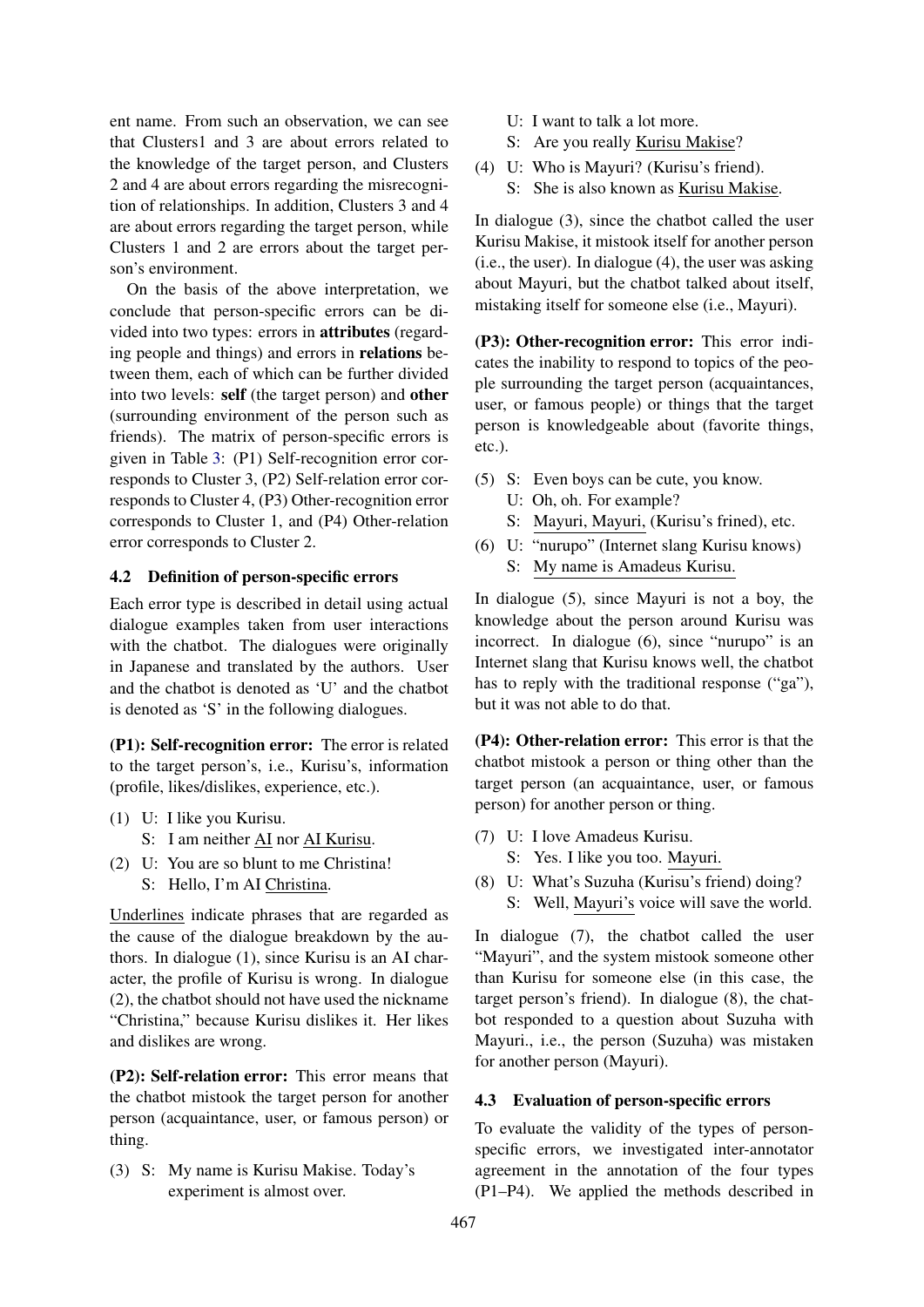| Person-specific error        | (I4)        | (I5)     | (I9)        | (110)     | (113)         | (115)      |         |           |
|------------------------------|-------------|----------|-------------|-----------|---------------|------------|---------|-----------|
|                              | Wrong       | lgnore   | Ignore      | Unclear   | Self-         | Repetition | etc.    | Total     |
|                              | information | question | expectation | intention | contradiction |            |         |           |
| (P1) Self-recognition error  | $10.1\%$    | $1.2\%$  | 7.7%        | $10.7\%$  | 4.8%          | 4.8%       | $3.0\%$ | $42.3\%$  |
| (P2) Self-relation error     | 7.1%        | $0.0\%$  | 1.8%        | $4.2\%$   | $0.6\%$       | 0.6%       | $1.2\%$ | $15.5\%$  |
| (P3) Other-recognition error | $3.0\%$     | $1.8\%$  | $7.1\%$     | 5.4%      | $1.2\%$       | 2.4%       | $1.2\%$ | $22.1\%$  |
| (P4) Other-relation error    | 5.4%        | 1.2%     | $1.2\%$     | $6.5\%$   | 1.8%          | $3.6\%$    | $0.6\%$ | $20.3\%$  |
| Total                        | 25.6%       | $4.2\%$  | 17.8%       | 26.8%     | 8.4%          | 1.4%       | $6.0\%$ | $100.0\%$ |

Table 4: Correspondence between person-specific errors and conventional error taxonomy. Percentages show those from total number of person-specific errors (168).

Section 3 to the data not used in the above analysis, resulting in 50 new person-specific error instances obtained from sampled 3,200 system utterances. When annotating the types of personspecific errors, only an utterance labeled as a dialogue breakdown and its preceding three utterances were given to annotators as a context. Two in-house expert annotators conducted the annotation. The definition of person-specific errors described in Section 4.2 was given to the workers as instruction. As a result, the inter-annotator agreement was 0.46 in Cohen's kappa, which indicates a moderate agreement and suggests the validity of the types of person-specific errors.

# 4.4 Correspondence with existing error types

Table 4 shows the correspondence between person-specific errors and the conventional error taxonomy. The table was created by merging the results shown in Table 2 and Figure 1. Errors on the self-level appeared most frequently, accounting for about half  $(42.3\% + 15.5\% = 57.8\%)$  of the person-specific errors. The fact that there were many errors on the others level suggests that the person's environment, such as friends, was also frequently talked about. Each person-specific error corresponded to multiple error types in the conventional taxonomy; thus, we were able to discover different aspects of errors.

The (P1) Self-recognition error was particularly common in (I10) Unclear intention, that is, meaning uttering an unknown intention, such as suddenly changing what the person calls oneself (e.g. from "I" to a nickname). In addition, (P1) Self-recognition error was a common error in (I4) Wrong information, i.e., uttering incorrect information about oneself. The (P2) Self-relation error was also common, especially in (I4) Wrong information, i.e., an error of confusing oneself with a user or oneself with a friend. The (P2) Self-relation error was the next most common in (I10) Unclear intention, such as suddenly mentioning a close friend in a conversation about oneself. In (P3) Other-recognition error and (P4) Other-relation error, there were system utterances of not being able to respond appropriately to topics about people/things the target person is familar with, e.g., incorrect information about them or confusion between users and friends.

From the results of investigating person-specific errors, it became clear that the most common errors were regarding information about the target person then its surrounding environment. Among the error types in the conventional taxonomy, the (I4) Wrong information appeared frequently, confirming the importance of studies on personaconsistent dialogue. In addition to information about the target person, knowledge about the target person's environment is also considered important. Current dialogue systems often do not explicitly model the relationships between people and things, therefore a model that takes into account the knowledge graphs of relationships would be effective (Ghazvininejad et al., 2018; Dinan et al., 2019).

#### 5 Summary and future work

We analyzed dialogue data between a chatbot that imitates a specific person and users to identify person-specific errors that have not been considered thoroughly before. We found that personspecific errors can be divided into four types: self-recognition error, self-relation error, otherrecognition error, and other-relation error, which are useful as a guideline for constructing chatbots that are based on specific people.

Future work includes the application of unlikelihood training (Li et al., 2020) or a classifier to estimate the identity of a speaker (Shuster et al., 2021) for suppressing person-specific errors. We focused on one specific person in this paper; thus, it will also be important to consider the generality of the results.